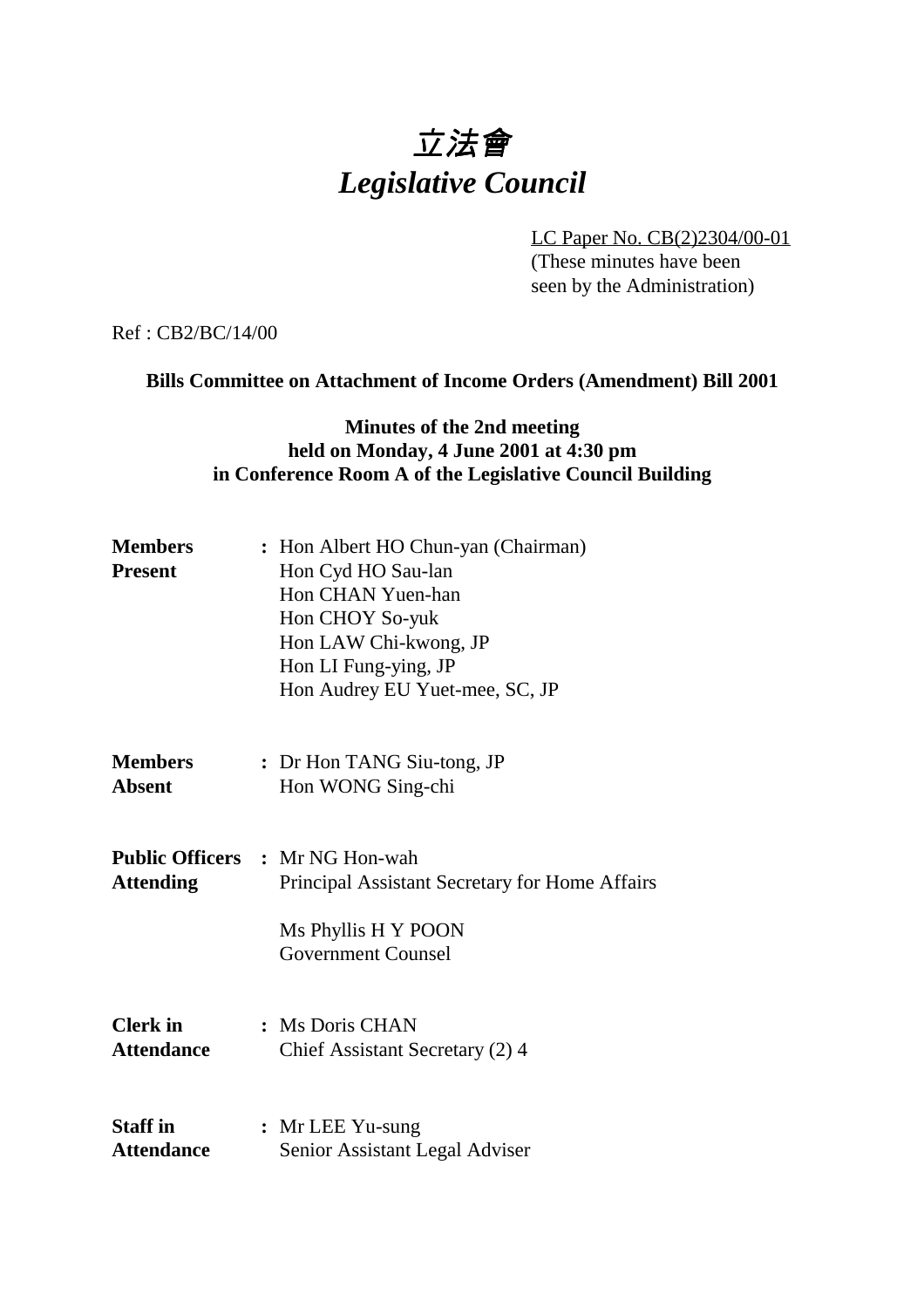ı

Ms Dora WAI Senior Assistant Secretary (2) 4

#### **I. Meeting with the Administration**

(LC Paper Nos. CB(2)1688/00-01(01) and (02))

Ms Audrey EU expressed disagreement with the Administration's response to members' suggestion concerning notification of change in employment as set out in paragraphs 8 and 9 of LC Paper No. CB(2)1688/00-01(01). She considered that where an attachment of income order (AIO) was in force in respect of a maintenance payer, he should be required to notify the maintenance payee of any change in employment so that the payee could take necessary actions to apply for a new AIO as the existing AIO would be invalidated by his change in employment. It should be an offence if a maintenance payer failed to do so. The Chairman shared the view of Ms EU.

2. Principal Assistant Secretary for Home Affairs (PAS(HA)) said that the Administration basically accepted the suggestion made by members. Paragraphs 8 and 9 of the paper referred to the situation where an AIO was "in force". Where an AIO had been discharged because of the maintenance payer's change in employment, a new arrangement to enable a new AIO to be issued as quickly as possible was proposed in paragraph 11 of the paper.

3. The Chairman asked whether members would consider that the requirement for a maintenance payer to notify a maintenance payee of his change in employment should be imposed on every maintenance payer regardless of whether there was an AIO issued against him. Ms LI Fung-ying considered that a maintenance payee could be afforded greater protection if there was such a requirement. Miss CHAN Yuen-han shared the view of Ms LI.

4. PAS(HA) pointed out that the drawback of imposing any additional legal obligation on either a maintenance payer or maintenance payee was that it would create a cause of possible conflict between the two parties. If a maintenance payer failed to comply with the requirement to notify the maintenance payee of his change in address, it was unlikely that he would comply with the requirement in respect of notification of change in employment. PAS(HA) said that although there was an increase in the number of judgment summons issued in respect of maintenance arrears in the past few years, it was believed that the number of maintenance payers who were responsible and punctual in making maintenance payments well exceeded the number of irresponsible payers. The Census and Statistics Department was conducting a survey with a view to obtaining more information in this aspect.

5. Ms Audrey EU expressed reservation about the proposed requirement as she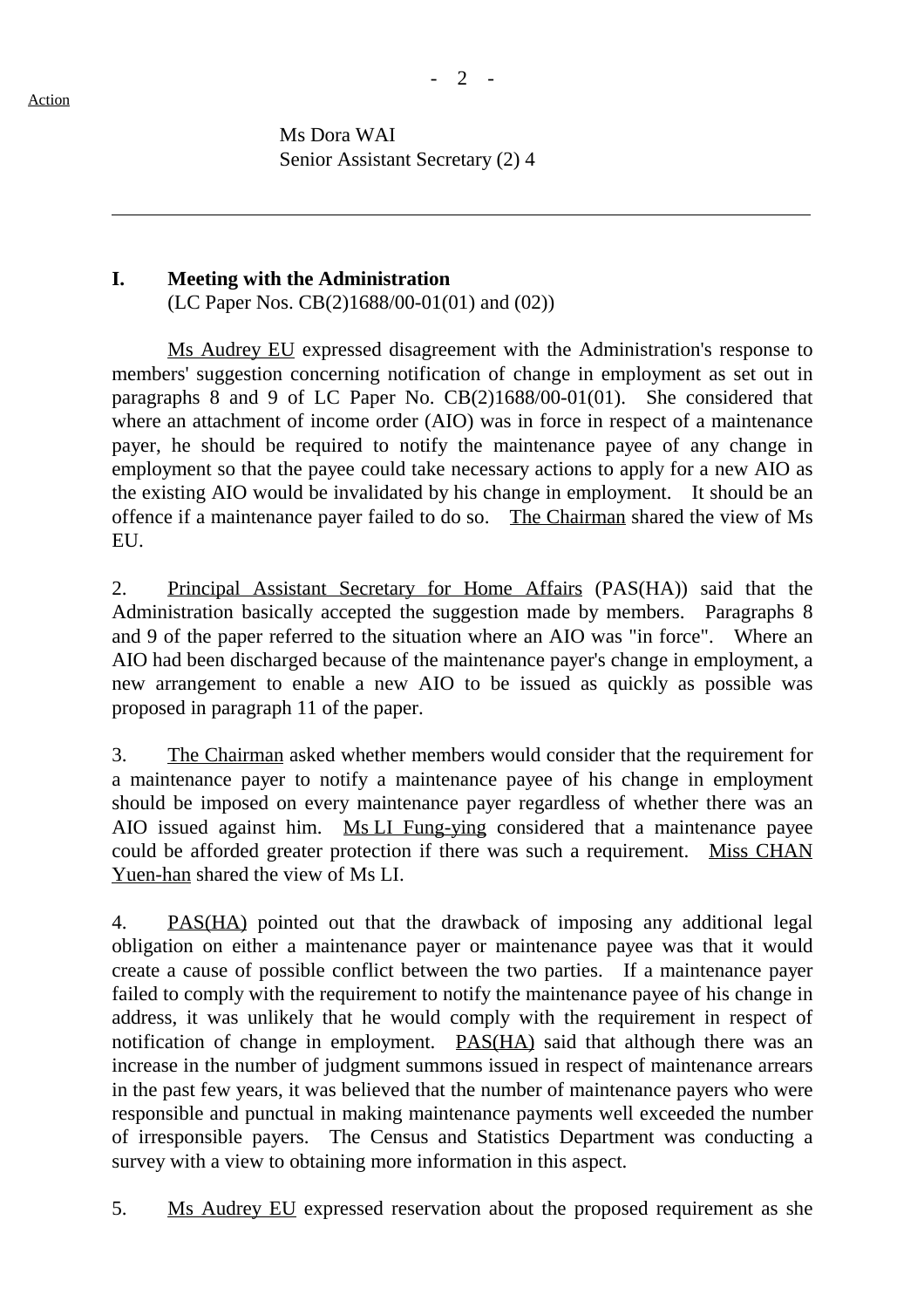believed that a majority of maintenance payers were responsible and punctual in making payments. She pointed out that the requirement might only bring about benefits to a maintenance payee in circumstances where a maintenance payer had new income capable of being attached on securing new employment.

6. PAS(HA) said that if the requirement aimed at varying the terms specified in an AIO, it would be fairer that both the maintenance payer and payee should be required to notify the other party of any change in employment so that the means of both parties could be assessed before the amount of maintenance payment was varied. If this was the case, a considerable amount of work would be created for all parties concerned.

7. PAS(HA) further said that under the Attachment of Income Order Rules, a maintenance payer who was discharging his liability to maintenance through an AIO had the obligation to notify the maintenance payee of any increase in his income or particulars of any new income source if the amount specified in the AIO was less than the amount payable by him under the maintenance order. The new arrangement proposed by the Administration was that if a maintenance payer ceased to receive any income from an income source to whom an AIO had been issued, he should apply to the court, with a copy to the maintenance payee, for a new AIO to be issued to his new income source. If he did not apply for a new AIO in respect of his new income, he would be required to make a statement to the court on the reasons, with a copy to the maintenance payee. Failure to comply with this requirement would constitute an offence. Miss CHOY So-yuk considered the arrangements acceptable and that no additional requirement in respect of notification of change in employment was necessary.

8. Ms Audrey EU noted that a maintenance payer who failed to notify the maintenance payee of any change in his address would commit an offence. She questioned why there had never been any prosecution for such an offence as revealed in paragraph 10 of the report published by the Inter-departmental Working Group (the WG). PAS(HA) explained that this might be due to the fact that even some lawyers did not know the channel for reporting such an offence. The Administration had therefore advised the Law Society of Hong Kong and non-governmental organisations that such an offence could be reported to the Police. The Chairman asked the Administration to provide the number of such cases reported to the Police after the parties concerned had been informed of the reporting channel.

Adm

9. PAS(HA) said that the Immigration Department (ImmD) had been consulted as to whether it would be able to assist in the judgment summons procedure. As a letter notifying a maintenance payer that there was a judgment summons issued against him could not be placed at every immigration control point, it would take some time for ImmD to serve him the letter before his departure from the territory. The legal advice was that delaying a person's departure for the purpose of serving a letter, if not imposed by law, would amount to an unreasonable restriction upon the person's freedom to leave the territory and might be considered as unlawful detention. Miss CHOY So-yuk agreed that there should be proper procedures to empower ImmD to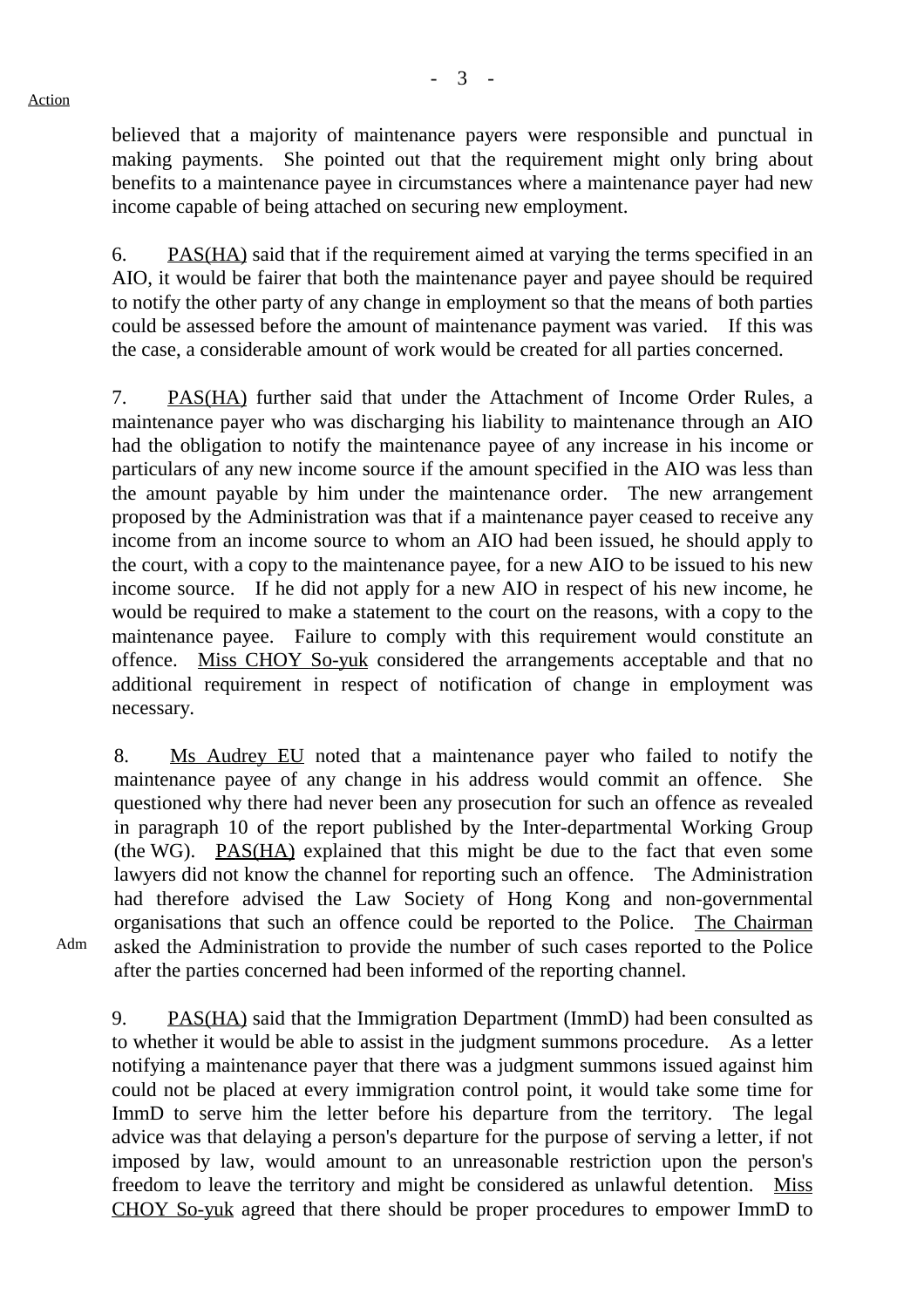delay a person's departure to serve him a notification of judgment summons where necessary. She was of the view that the court should be able to assist in this aspect. The Chairman asked whether the Administration would explore ways to address the problem, e.g. the letter of notification might be stored in electronic form so that staff of ImmD would be able to retrieve it quickly at any of the immigration control point.

10. PAS(HA) said that if the purpose of ImmD giving a letter to a maintenance payer at an immigration control point was merely to notify him of the existence of a judgment summons, the purpose could be achieved by other means such as sending him the judgment summons by registered mail. A proposal being processed was that for the second service of judgment summons, the court might order another mode of delivery instead of personal service. Under the proposal, the court might also make an arrest order or prohibition order if it had reasonable grounds to believe that a court order to be served on a maintenance payer personally might not be able to secure his attendance. He added that under the existing law, a creditor could also apply to the court for a prohibition order to prohibit a debtor from leaving the territory to evade the debt. Therefore, a maintenance payee could also apply for such an order against the maintenance payer.

Adm 11. The Chairman asked the Administration to provide the number of prohibition orders issued in the past few years which were related to recovery of maintenance arrears. Miss CHOY So-yuk asked about the reasons for having only issued a small number of prohibition orders. She considered that the problem of non-recovery of maintenance arrears was serious and asked about the effectiveness of a prohibition order in recovering such arrears.

12. PAS(HA) explained that the two main reasons for non-recovery of maintenance arrears were that a maintenance payer could not afford to pay as his income was low or he could not be located. As the application for a prohibition order had to be initiated by a maintenance payee, the Judiciary might not have the information on why maintenance payees did not apply for such an order. He pointed out that a prohibition order would be valid for a maximum of three months only - it would lapse on the expiry of one month and could be extended or renewed for a period of two months. A maintenance payee who wished to prohibit a maintenance payer from leaving the territory after a prohibition order had lapsed would have to apply for a fresh order.

13. Miss CHOY So-yuk asked whether the validity period of a prohibition order could be extended in order to save a maintenance payee the inconvenience of having to apply for a fresh order. PAS(HA) replied that the Administration had studied this issue and considered it inappropriate to extend the validity period as it would have human rights implications.

14. The Chairman pointed out that even after a maintenance payee had reported to the Police that the maintenance payer had failed to notify her of his change in address, the Police might not be able to locate the maintenance payer. The Chairman asked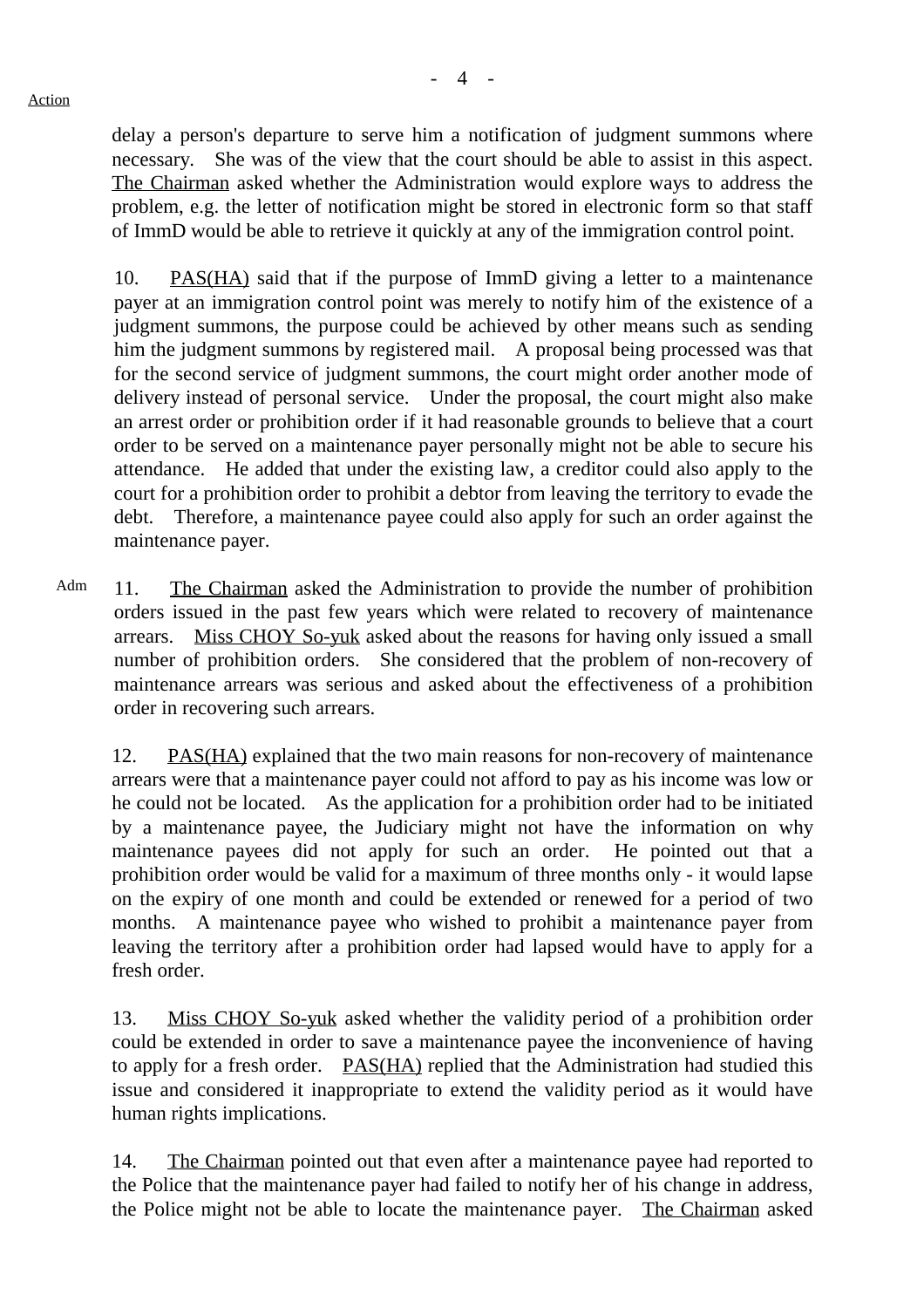whether a prohibition order to prohibit the maintenance payer from leaving the territory would normally be issued under such circumstances.

15. Senior Assistant Legal Adviser said that if a person failed to comply with a court order to make maintenance payment, he would be summoned to appear before the court to explain the reason for the non-compliance. If he failed to appear, the court might issue a warrant of arrest against the person. Under the circumstance, he would be stopped at check points pursuant to the warrant, thereby not able to leave the territory.

16. The Chairman asked whether a warrant of arrest was required to be served on a person personally. PAS(HA) said that the Supreme Court Rules provided that the court might issue a warrant of arrest if it had reasonable grounds to believe that a court order to be served on a person personally might not be able to secure his attendance. Similar arrangements were proposed in the handling of maintenance payment. The drafting of the amendments to the Matrimonial Causes Rules to effect the new arrangements was in progress. As the proposed amendments involved detailed procedural and legal policy issues, advice had been sought from a number of departments concerned, such as the Department of Justice, the Legal Aid Department and the Judiciary.

17. The Chairman opined that the circumstance that the judgment summons could not be served on a maintenance payer personally on the ground that he could not be located should be included as one of the criteria for the court to issue a prohibition order. PAS(HA) pointed out that the wording for the proposed amendments to the Matrimonial Causes Rules followed that of the Supreme Court Rules. The Chairman expressed concern that the proposed wording might not have significant effect on the existing problem as a lot of maintenance payees were unable to locate the maintenance payers, thus judgment summonses could not be served successfully.

18. In reply to Miss CHAN Yuen-han, PAS(HA) said that the contents of the amendments to the Matrimonial Causes Rules were detailed in the WG report. The Amendment Rules, when approved by the Chief Justice, had to undergo negative vetting by the Legislative Council.

19. In response to Ms Cyd HO, the Chairman said that as the Bill, if enacted, would benefit some maintenance payees, members should focus discussion on the Bill in the hope of having it passed in the current legislative session. Members could monitor the progress of the other improvement measures relating to maintenance payment in the Panel on Home Affairs. Mr LAW Chi-kwong shared the view of the Chairman.

20. Ms Cyd HO asked whether the Administration could provide the number of judgment summonses relating to maintenance arrears which could not be successfully delivered on the first service. She suggested that the Administration should consider collecting such information for future reference if it was not recorded in the past. PAS(HA) said that the Judiciary had been requested to keep record of such cases for a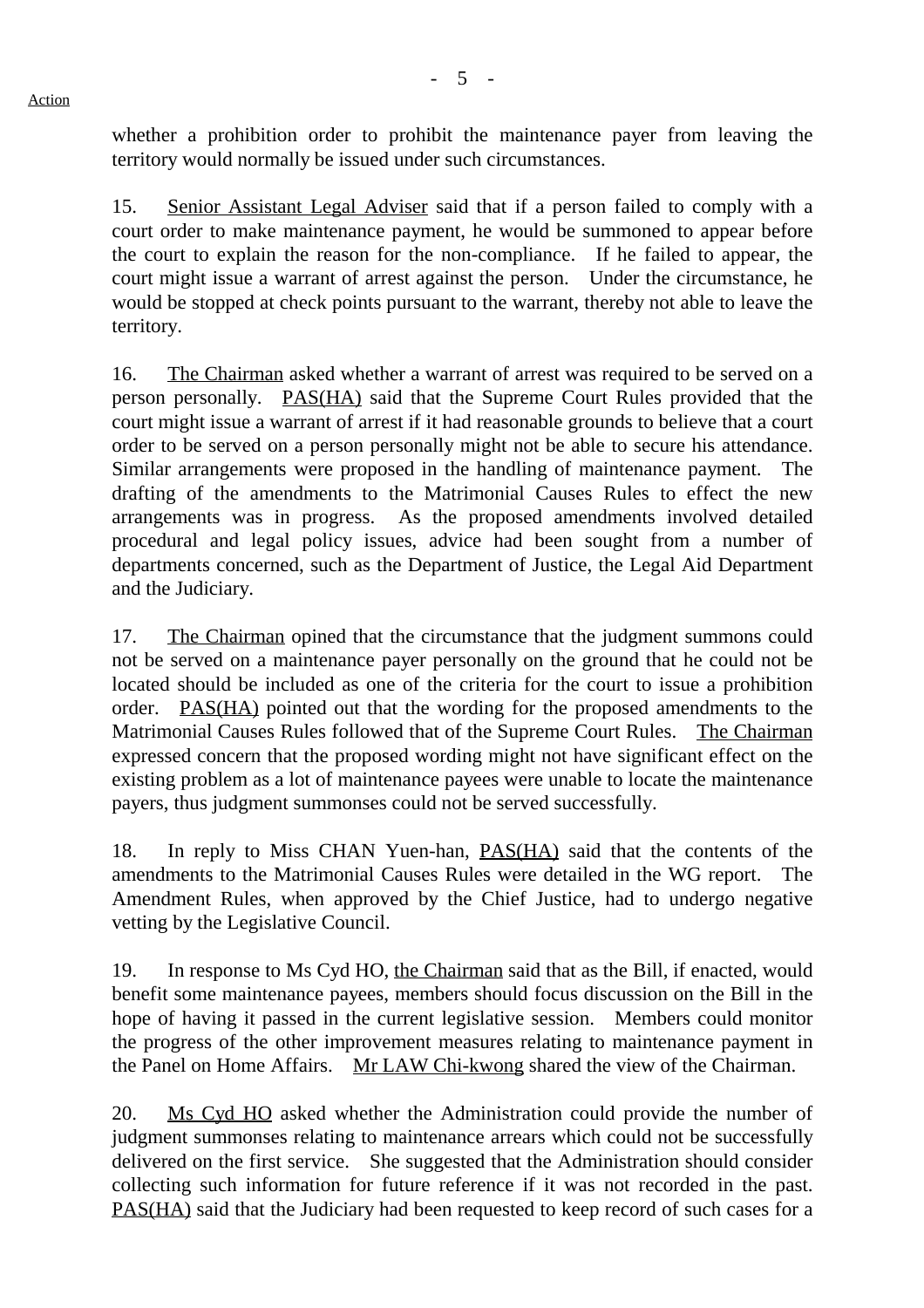certain period of time in order that the Administration could assess the problem more accurately. Ms LI Fung-ying said that paragraph 4.17 of the WG report stated that the records kept by the Judiciary for the months of October and November 1999 showed that 20 of 69 scheduled hearings in connection with maintenance arrears were adjourned because the maintenance payers failed to appear in court. Five of the 20 hearings had to be further adjourned because the adjournment orders could not be served on the maintenance payers personally. **PAS(HA)** said that as the figures showed that the problem of service of judgment summonses was serious, the Administration therefore proposed a relaxation to the service requirements.

21. Miss CHOY So-yuk expressed the view that members would wish to be informed of the effect of the proposed arrangements under the Bill and other improvement measures recommended by the WG. She also expressed concern as to whether there would be any significant improvement to the judgment summons procedure after the proposed arrangements took effect. She asked about the estimated time required by the proposed procedures as compared with the existing procedures. PAS(HA) said that the subject was outside the scope of the Bill but he would liaise with the Department of Justice and provide the information for members' reference.

22. The Chairman said that he disagreed with the Administration's refusal to include the circumstance that a maintenance payee might be abused by the maintenance payer when collecting or demanding payment as one of the criteria for the issue of an AIO. In his view, the order for payment to be made through a bank was not the best way to handle the matter. An AIO would be able to provide a greater sense of security to a maintenance payee. Miss CHOY So-yuk supported the Chairman's view.

23. PAS(HA) responded that the reasons for not supporting the proposal were detailed in the Administration's paper. The main reason was to avoid providing an opportunity for the maintenance payer and payee to blame each other in court as this would prolong and aggravate the conflict between them. In addition, what would amount to abuse might be very subjective. A sensitive maintenance payee might feel hurt if her application for an AIO under such a circumstance was not supported by the court. As it was difficult to define what would amount to abuse and it might vary among individuals, the Administration considered that the making of an AIO should be confined to circumstances where there was doubt about a maintenance payer's willingness to make full and punctual payment.

24. Miss CHOY So-yuk said that as an AIO might be issued if the court was satisfied that there were reasonable grounds to believe that a maintenance payer would not make full and punctual payment in compliance with the maintenance order, the same principle could be applied to cases where a maintenance payee might be humiliated by the maintenance payer. Therefore, an AIO might be issued if the court had reasonable grounds to believe that the maintenance payee would be abused by the maintenance payer when collecting or demanding payment.

Adm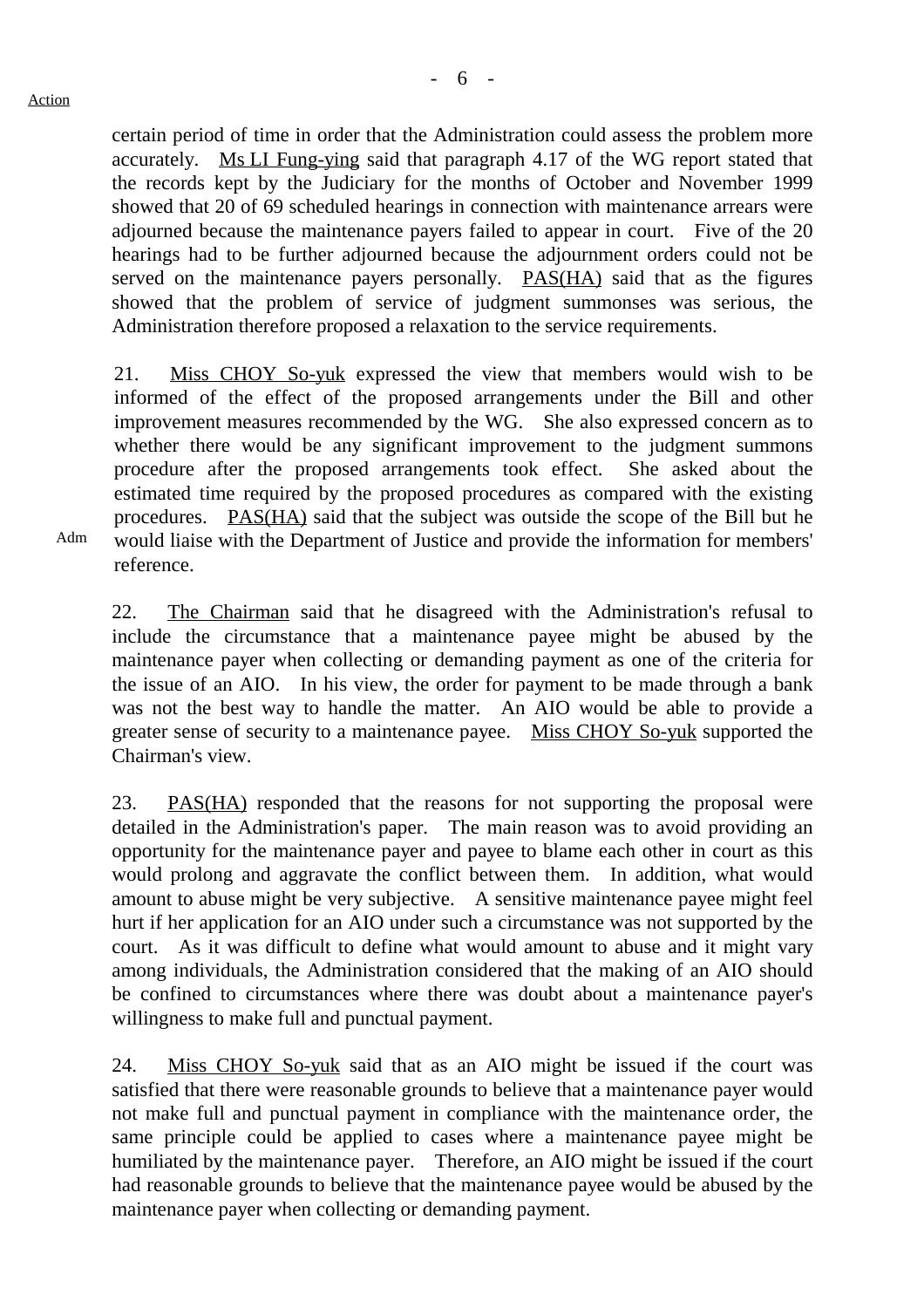25. Government Counsel said that under normal circumstances the court, on the application of the Legal Aid Department or counsel representing the maintenance payee, would specify in the court order that maintenance payment should be made through a bank if the relationship between the maintenance payer and payee was bad. This was an effective way to avoid possible conflicts between the two parties. She said that if an application for an attachment of income order was made on the proposed ground that the maintenance payee would be abused, the application had to be accompained by an affidavit stating the details of the unpleasant experience of the maintenance payee in collecting maintenance payment and the maintenance payer might file affidavit containing evidence to defend himself. A report from the Social Welfare Department or an assessment from a psychologist might also be required in deciding whether the maintenance payee had been abused before an AIO would be issued. Therefore, the time needed for making an AIO could be very long in some cases. She pointed out that the WG had discussed the matter in detail and considered that the issue of an AIO should be confined to circumstances where there was doubt about a maintenance payer's willingness to make full and punctual payment. In reply to Miss CHOY So-yuk, PAS(HA) said that applications for the court to order maintenance payment to be made through a bank were rarely refused.

26. Miss CHAN Yuen-han asked how the Administration would handle circumstances where a maintenance payer would abuse the payee while he would make full and punctual payment in compliance with the maintenance order. PAS(HA) said that the maintenance payee might apply to the court to order the maintenance payment to be made through a bank. If the maintenance payer failed to comply with the court order to make payment through a bank, the maintenance payee might apply for a judgment summons against him to pursue the maintenance arrears.

27. As the issues of concern to women groups and other relevant organisations were outside the scope of the Bill, members agreed that the Bills Committee would not invite deputations to give views on the Bill. As the Panel on Home Affairs would monitor the implementation of the various improvement measures, it would be more appropriate for the Panel to invite them to present their views on the overall arrangements in connection with maintenance payment.

#### **II. Date of next meeting**

28. The next meeting would be held on 18 June 2001 at 2:30 pm to continue discussion with the Administration and proceed with clause-by-clause examination of the Bill. As members expressed support for the Bill in general, the Chairman said that the Bills Committee would report its deliberations to the House Committee on 22 June 2001 recommending resumption of the Second Reading debate on the Bill on either 4 or 11 July 2001.

29. The meeting ended at 6:15 pm.